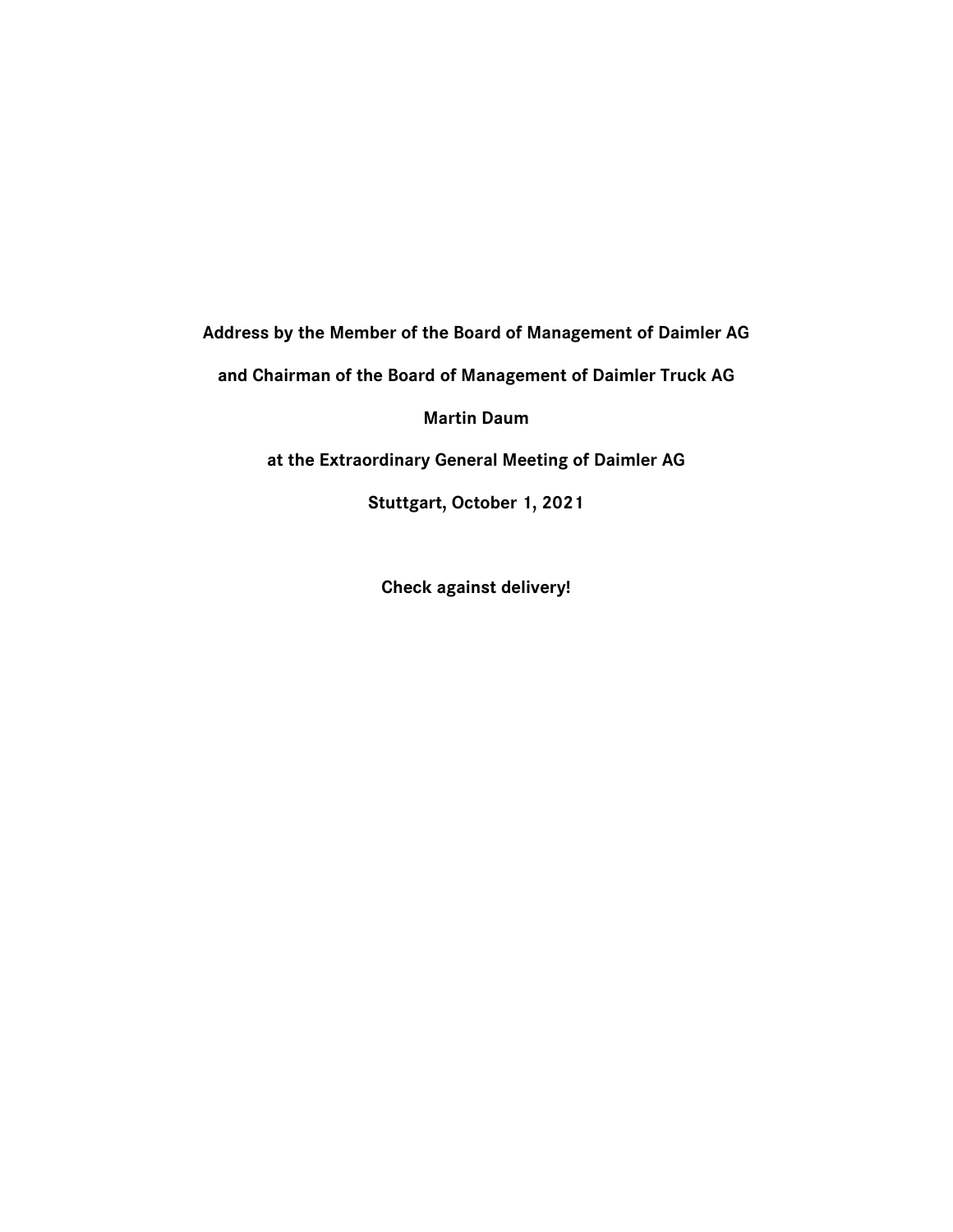- Dear shareholders,
- At Daimler Truck we do not use the term "historical" lightly. However, today is a truly historic day. For our company and for you, the shareholders of Daimler AG.
- Because today you can decide to make Daimler Truck independent and provide the path for us to move forward:
	- o the path by which we can realize our full potential,
	- $\circ$  the path to achieve the greatest possible success for our company with the best products for our customers, with an attractive investment for you, our shareholders, and with sustainable jobs for our employees.
- Trucks and buses form the backbone of the economy and society, which is why we at Daimler Truck proudly say: We work for all who keep the world moving. That is our corporate purpose - and I am deeply convinced we can best do justice to this overarching task as an independent company.
- I would now like to explain our path forward in more detail, as we intend to follow it as an independent company.
- My first message is this: We begin from a strong starting point:
	- o We are the world market leader in commercial vehicles and have a unique global presence.
	- o We have strong brands and strong teams in all regions.
	- o And we are currently in the process of integrating our financial services business directly into the future Daimler Truck Group. As a result, in the future we will be able to offer our customers a complete package of vehicles and financial services perfectly tailored to their needs - and that is an important success factor in our industry.
- Based on this strong position, as Daimler Truck we have set two clear goals for ourselves:
	- o First, we intend to fully exploit our earnings potential.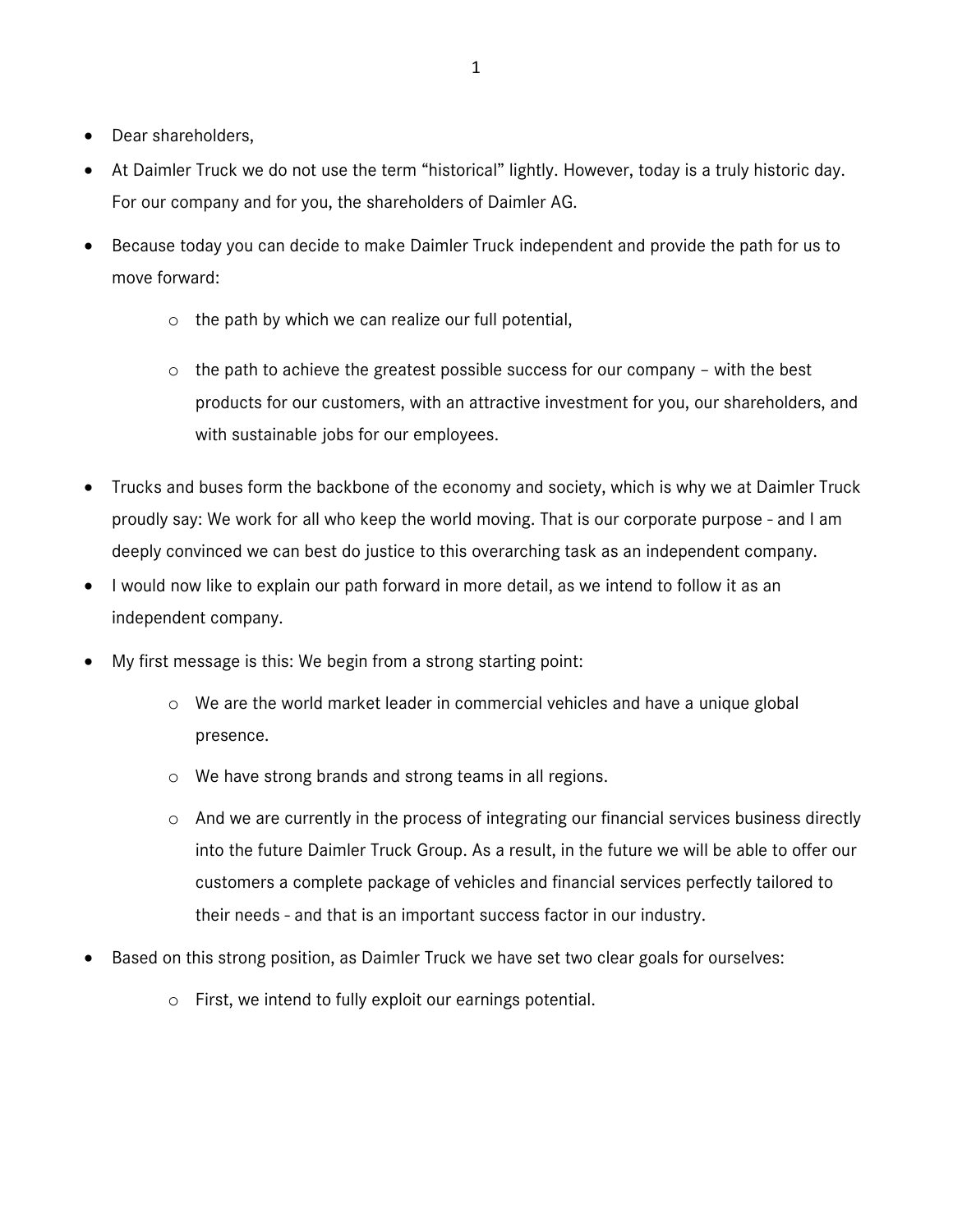- o And second, we are striving to actively shape the transformation of our industry. When it comes to sustainable transport in the future, we will continue to act and not merely react. That is the key to our future success. And it's a promise to our customers and society.
- Therefore, we aim to lead economically and technologically and having our full entrepreneurial freedom will help us to achieve both. Because, as an independent company, we can optimally shape our future without compromise. To use an example from our industry: Until now we've had to orient ourselves to the route taken by our car colleagues. In the future we can plan our own route and choose the path that is ideal for us.
- Let me now elaborate on our two major goals.
- Let's begin with how we intend to realize our earnings potential.
- We have set ambitious return targets for 2025.
- Because our industry is a cyclical business, we have defined these goals for our industrial business dependent on respective market conditions:
	- o Under unfavorable market conditions, as we experienced last year for example, we still aim to achieve a return on sales of 6 to 7 percent. That is our "rainy day scenario."
	- o In a normal market environment we will target a return of 8 to 9 percent.
	- o And in a strong market environment our "sunny day scenario" we will strive for a return on sales of more than 10 percent.
- At this point I would like to emphasize the following: The entire Daimler Truck Board of Management is resolute and united in achieving these return targets.
- We are therefore also ready to make tough decisions in order to achieve these targets. We will not accept excuses.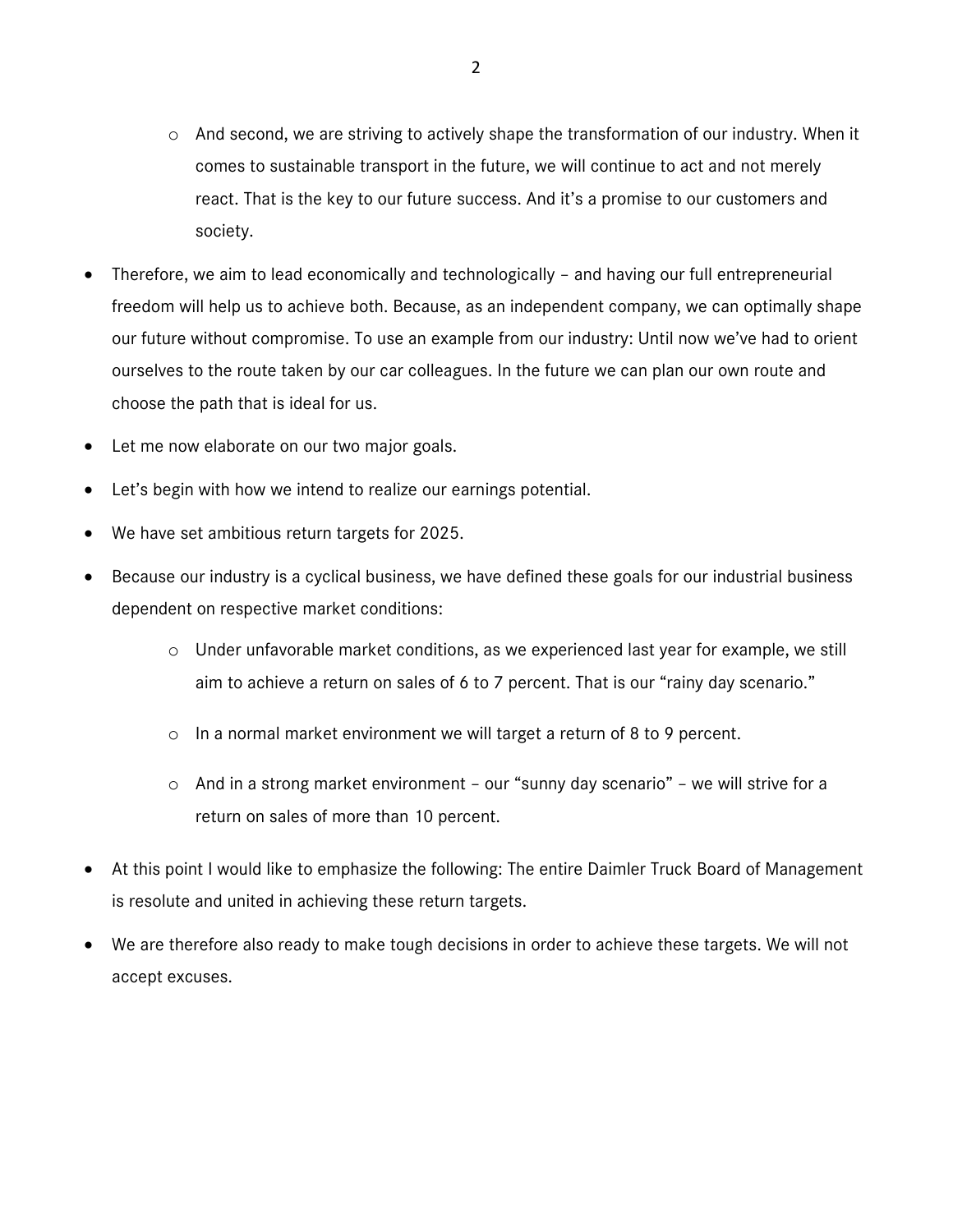- Each division Trucks North America, Trucks Asia, Mercedes-Benz, Daimler Buses and Financial Services – will fully focus on its goals. And we will be very transparent with you here. In the future, each area will report on its profitability in detail. We will start with our next Capital Market Day that – due to logistical reasons – will take place one week later than originally planned, namely on November 11.
- In order to exploit our earnings potential, we have defined a full series of measures I would like to mention just four of the most important ones:
	- $\circ$  First, each region has greater room to maneuver and more responsibility. This enables our on-site teams to act faster and in a more market-oriented manner.
	- o Second, we aim to significantly reduce our fixed costs by 2025, by 15 percent compared to 2019.
	- o Third, we are strengthening our service business.
	- o That includes our spare parts and maintenance business, as well as financial services including leasing, financing and insurance.
	- o Today our service portfolio makes up 30 percent of our total sales by 2030 it should be 50 percent. We have backed this growth plan with specific initiatives.
	- o Fourth, in the future we will concentrate even more on our high-margin business with heavy trucks.
- Our current course of business demonstrates that we have made good progress in improving our profitability in the first half of the year. After an adjusted return on sales of 6.0 percent in the first quarter, we achieved an adjusted return on sales of 8.3 percent in the second quarter.
- Since the summer months, however, the global shortage of computer chips is affecting the auto industry as a whole and now Daimler Truck as well. We are currently unable to complete a significant number of vehicles and therefore cannot deliver them.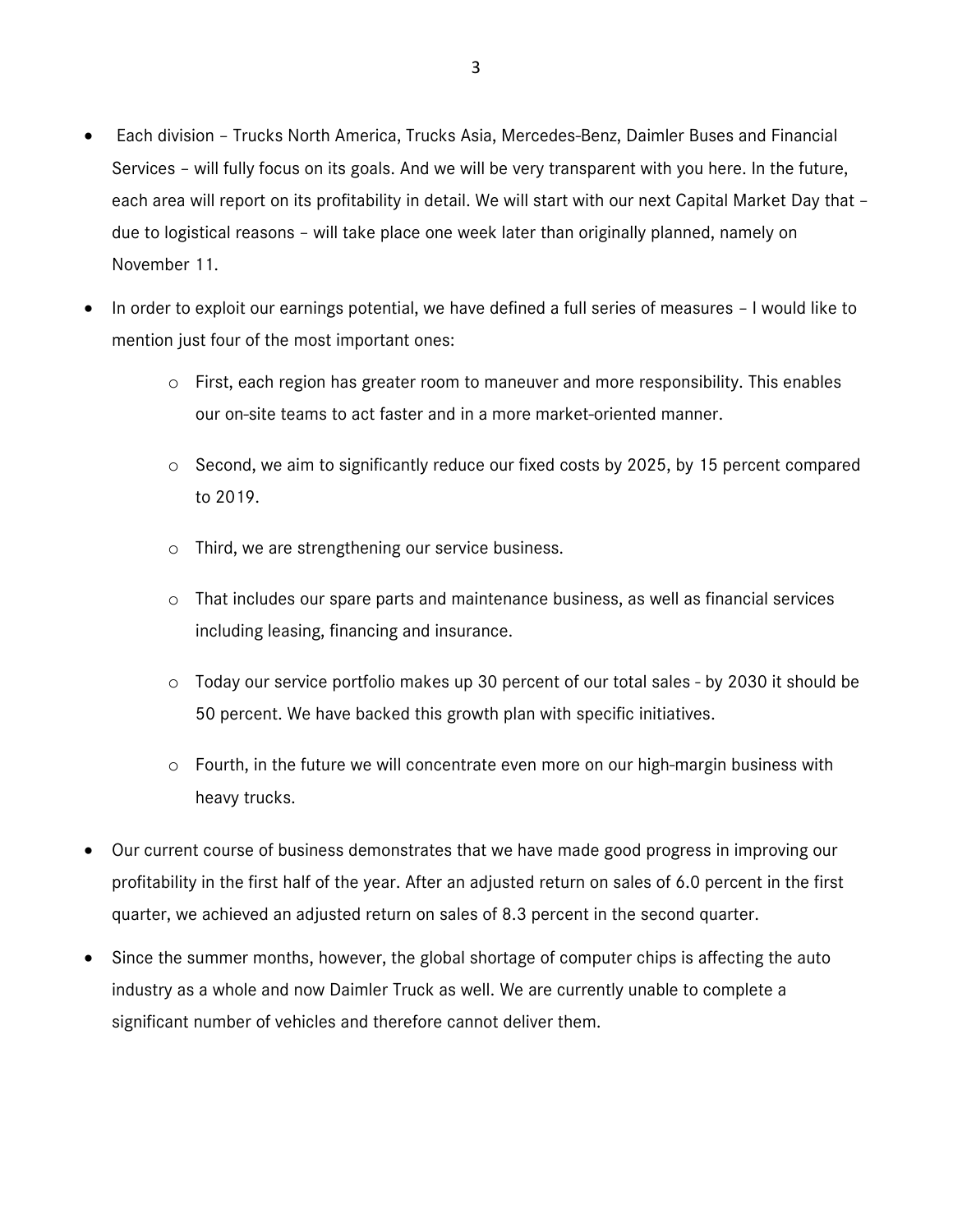- These are negative external factors that we experience from time to time and that we cannot influence. Still, I am convinced that such events are not decisive in determining our long-term success. Instead, the decisive factor for success is that we drive things forward that are in our own hands. We are very determined to do so and it will pay off.
- That brings me to our second major goal: We aim to lead the transformation of our industry with our sustainable business strategy.
- Here next to me you can see a prototype of our fuel cell truck.
- This hydrogen-powered truck is actually in permanent testing. We only took it off the road temporarily for today's General Meeting.
- This next-generation truck shows one thing very clearly: We are determined to shape the transition to emission-free transport from the front – and we have a clear roadmap here:
	- o We are not investing our resources in dead-end technologies such as natural gas drives or overhead line trucks – and we are urging political decision-makers in Berlin and Brussels not to waste time or money on this either.
	- o Natural gas drives are not emission-free and therefore only an expensive bridge technology.
	- o And overhead lines will not prevail in Germany or in Europe, due to the highly complex planning and infrastructure measures alone.
- At Daimler Truck we are focused on the two technologies that really lead to a CO2-neutral future: batteries and fuel cells. And here we are now accelerating development work, both on our own and with strategically meaningful partnerships.
- We rely on batteries and hydrogen-based fuel cells because our customers need both technologies:
	- $\circ$  On the one hand, this has to do with the various uses for our vehicles. The rule of thumb is this: The battery is better suited for lesser loads and shorter distances, and the fuel cell for larger loads and longer distances.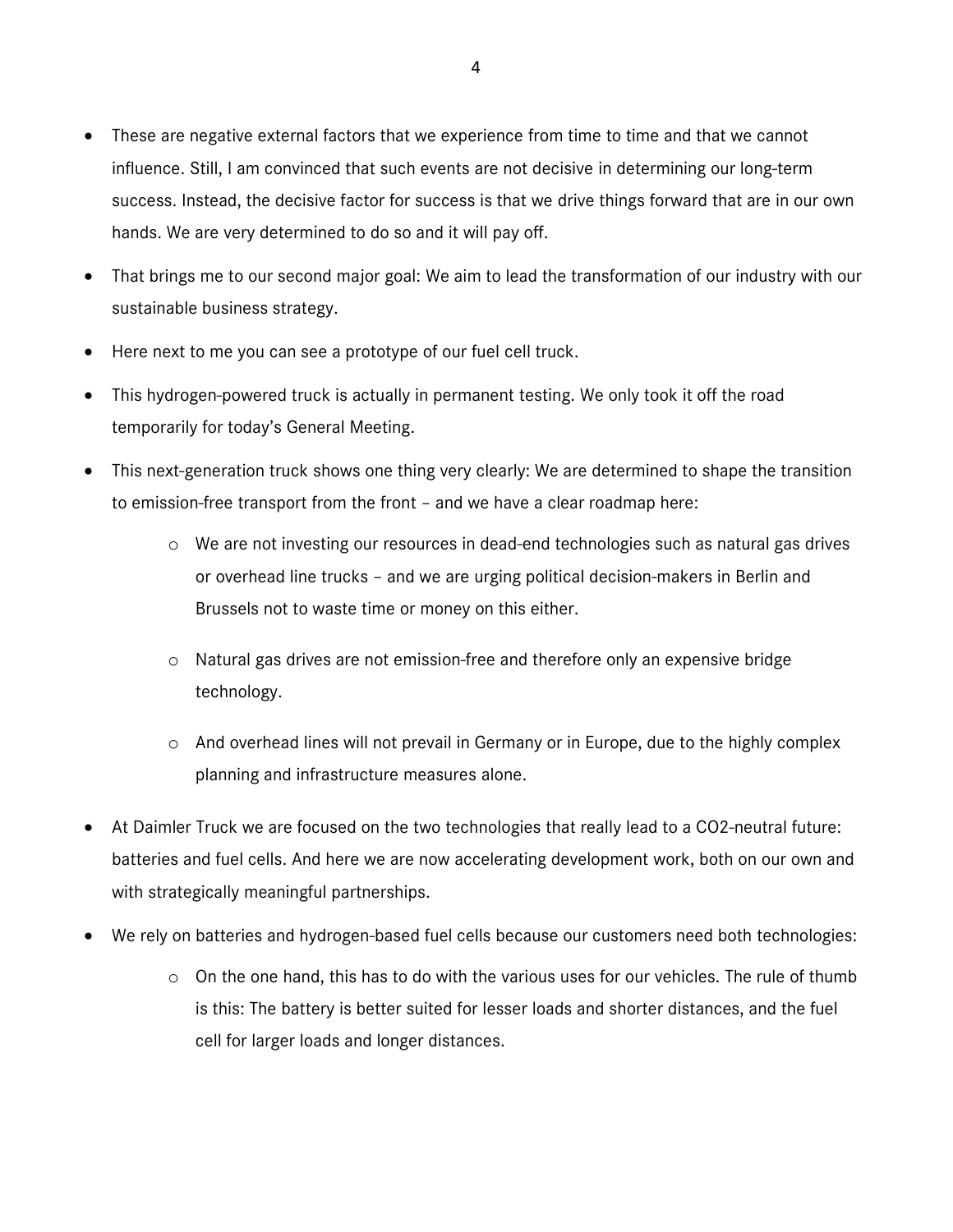- $\circ$  On the other hand, this is due to the requisite infrastructures. Because if the number of electric cars, trucks and buses climbs even close to as fast as we all hope in support of sustainability, batteries alone will soon no longer suffice. They would overwhelm the electricity infrastructure. Europe therefore needs a hydrogen economy and our customers need hydrogen-powered commercial vehicles. We will be able to provide them.
- We have an ambitious timeline on the road to sustainable, emission-free transport:
	- o As early as 2030 battery and fuel cell powered trucks and buses could account for up to 60 percent of our sales.
	- o And from 2039 on our goal for the triad i.e. North America, Europe and Japan is to exclusively sell vehicles that are CO2-neutral in operation.
- That means we are building a complete e-portfolio and we are not just starting out, but are already doing very well here:
	- o In North America we are already delivering our Jouley electric school bus and a large fleet of trucks is being tested by customers: Our medium-weight Freightliner eM2 model and our eCascadia semitrailer have already covered more than a million miles.
	- o Our eCanter, our light distribution truck from our Japanese brand FUSO, has successfully been in use around the world since 2017.
	- o In Europe we have offered our series-production Mercedes-Benz eCitaro city bus since 2018. Our next step is imminent: Starting next week our Mercedes-Benz eActros, a heavy truck for distribution transport, will roll off the assembly line in our plant in Wörth.
- Our battery-powered trucks and buses are therefore already on the market or soon will be.
- At the same time, we are developing our fuel cell vehicles. I've already introduced you to the GenH2 Truck next to me. We are aiming for our first pre-production vehicles in 2024. And we're preparing large-scale series production - depending on the infrastructure – for 2027.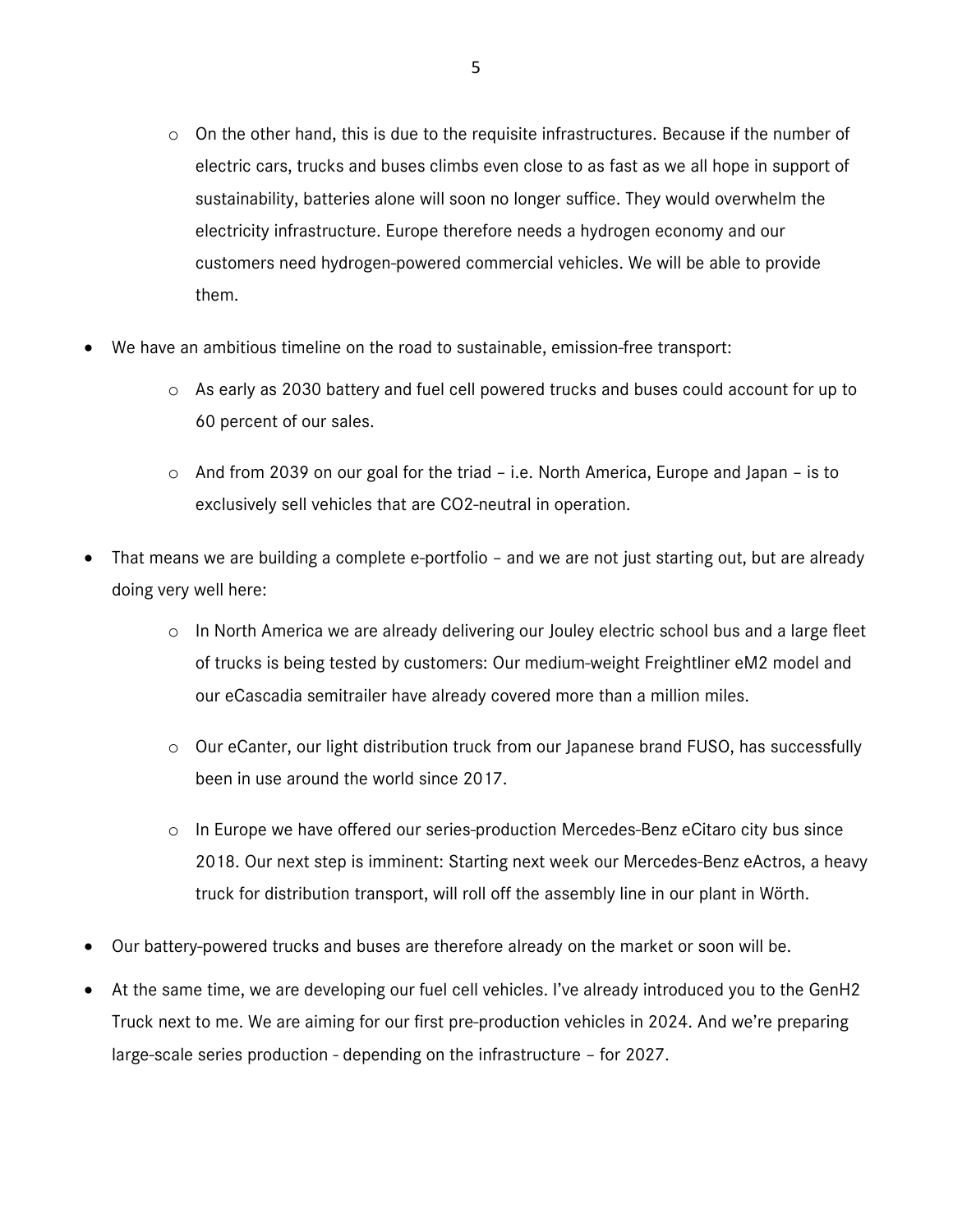- In order to free up funds for these future technologies we will significantly reduce our investments in conventional combustion engines over the next few years.
- In addition, we are using an important strategic lever namely, partnerships. Together with a suitable partner, we can help new technologies achieve breakthroughs more quickly, reduce our own investment requirements and gain access to important know how.
- Here are three of the exemplary partnerships we have entered into:
	- $\circ$  We founded the cellcentric joint venture with the Volvo Group to make fuel cell technology ready for series production. cellcentric emerged from the Daimler Group and has more than 30 years of experience in fuel cell systems development. cellcentric aims to build one of the largest fuel-cell factories in Europe by 2025.
	- o We are working with the energy company Shell to set up a charging infrastructure for fuel cell trucks. This is not Daimler Truck's core business – and it will not be – but in this phase of the transformation we want to consciously support infrastructure development. By 2030 a network of 150 hydrogen filling stations is to be built on the central logistics axis of Rotterdam, Cologne and Hamburg.
	- o With the Volvo Group and the TRATON Group, we are also planning to set up a public high-performance charging network for battery-powered long-distance trucks and coaches in Europe. Our joint venture is scheduled to start operations in 2022.
- So much for the overview of our path to emission-free transport with climate-neutral drives to which the transformation of our industry is, all too often, completely reduced.
- However, there is another key technology with the potential to fundamentally change our business. I'm referring here to highly automated trucks, which, under certain conditions, can operate in selfdriving mode.
- One thing is clear: This technology is yet to overcome high security hurdles. However, when we succeed here highly automated trucks can help further reduce the number of accidents in the future. They can also make road freight transport even more efficient, which is crucial in light of ever-increasing transport volumes.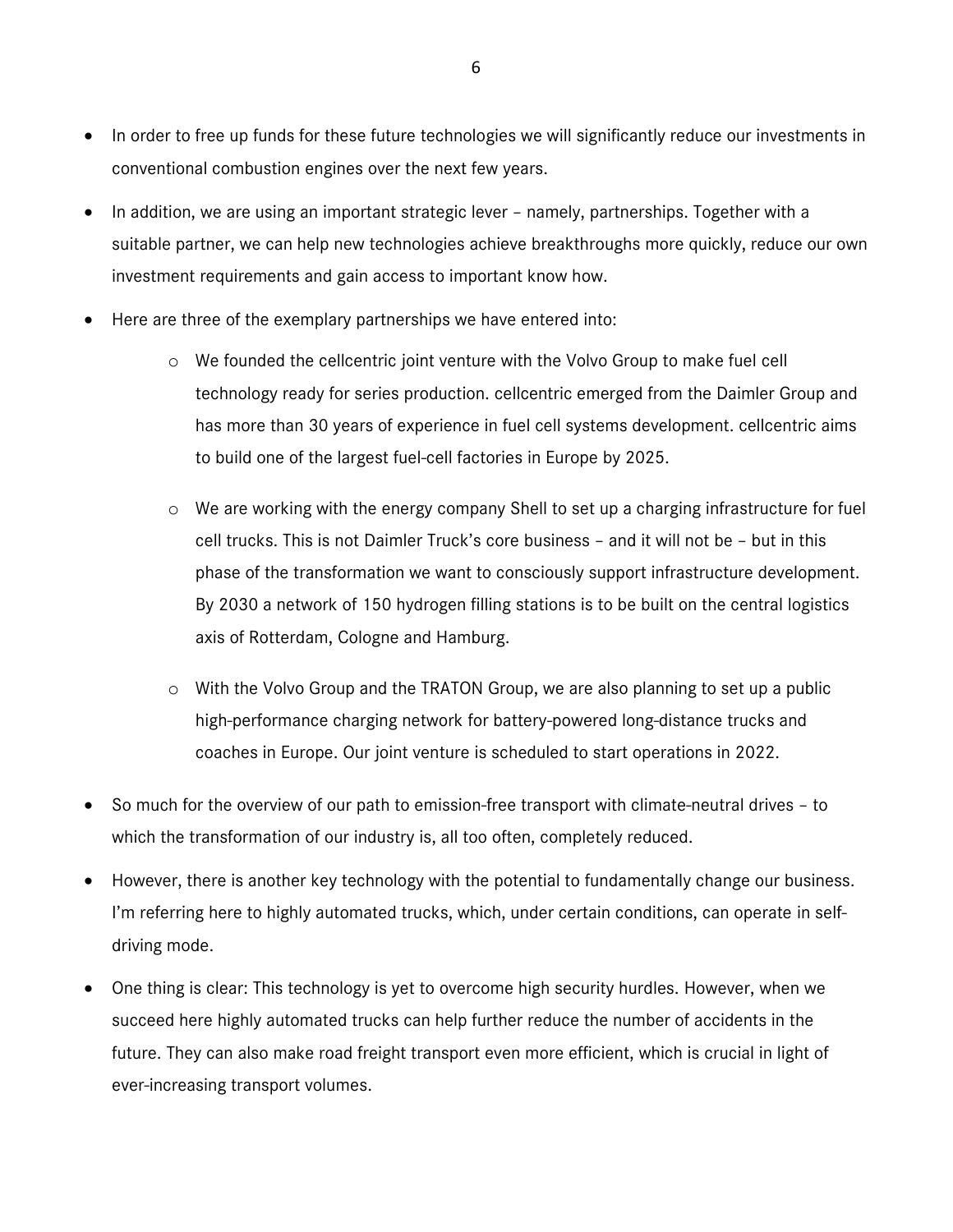- In addition, should highly automated trucks establish themselves in the market they have considerable business potential. Their revenue per vehicle is significantly higher than that of conventional trucks. In addition to the vehicle, customers also get a high-quality service: intelligent control software.
- We see ourselves in a leading position in automation thanks in part to two strategic partnerships:
	- $\circ$  In 2019 we acquired a majority share in Torc Robotics, a U.S. software specialist and pioneer in autonomous driving. Together with Torc we are already successfully testing highly automated trucks on American highways.
	- o In 2020 we entered into a parallel partnership with Waymo, a sister company of Google. That means: One of the most innovative companies in Silicon Valley has deliberately allied itself with the leading global commercial vehicle manufacturer – your Daimler Truck AG – in pursuit of the potential multi-billion dollar market for highly automated transport.
- In conclusion, ladies and gentlemen, let me emphasize once again today is an historic day.
- Today you can decide to make Daimler Truck independent and open the path for us to move forward.
- And I am certain, it will be a good path.
- At this point, personally, I would like to add that in 2017 I stepped in to lead our company to a successful future.
	- o This company has more than 100,000 employees who trust in a workplace that is sustainable long into the future.
	- o We have customers all over the world who rely on our vehicles for their daily work.
	- $\circ$  And we have written German and international industrial history over many years and decades.
- With that I mean the following: Leading Daimler Truck is a great responsibility, and I am well aware of that responsibility.